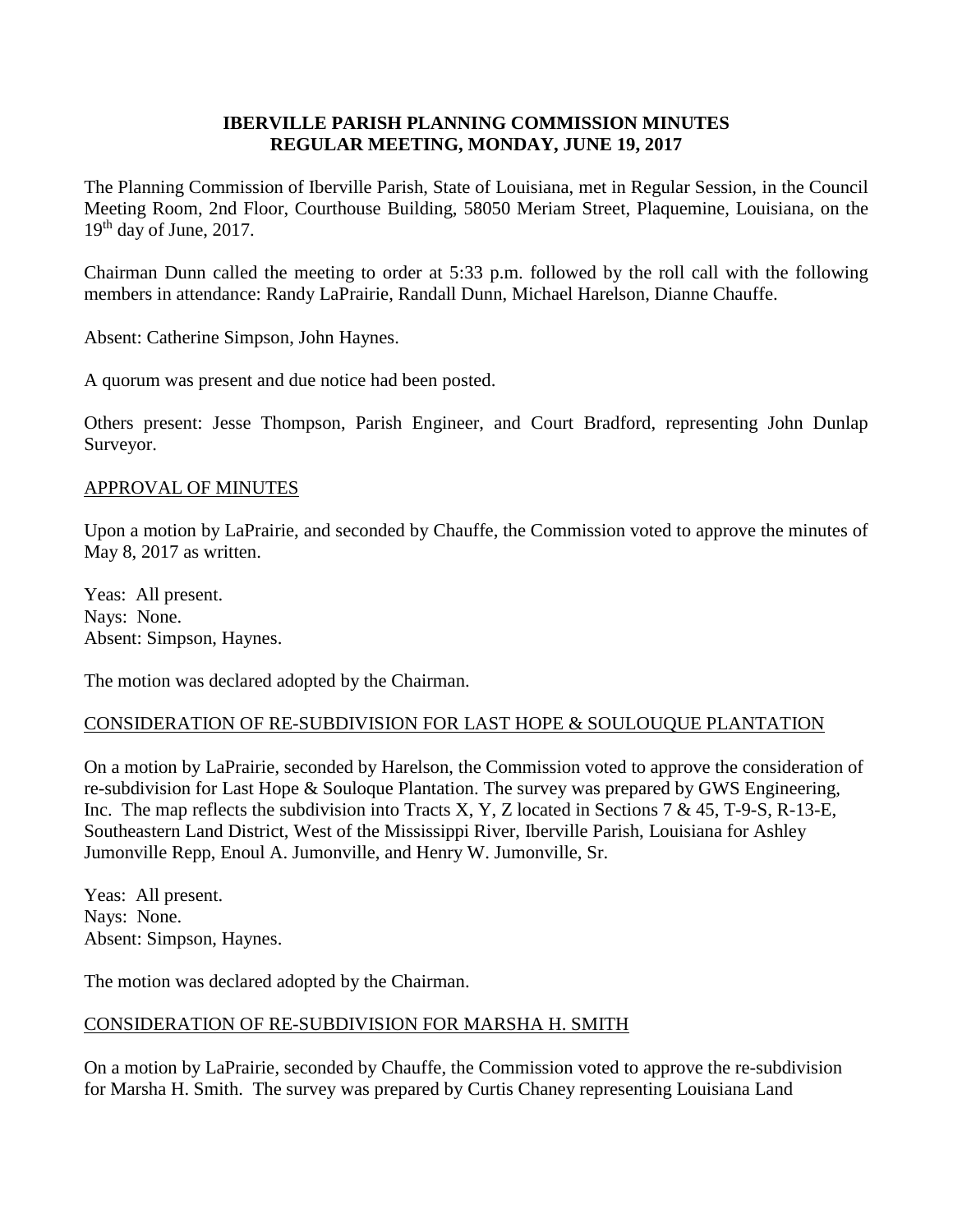Surveying, Inc. The map reflects the re-subdivision of Lot E, T.M. Hoffman Property into Lots E-1, E-2, & E-3 located in Section 38, T-8-S, R-10-E, Southeast Land District, West of the Mississippi River, Iberville Parish, Louisiana for Marsha H. Smith.

Yeas: All present. Nays: None. Absent: Simpson, Haynes.

The motion was declared adopted by the Chairman.

## CONSIDERATION OF RE-SUBDIVISION FOR DALE CORNELIUS & FLOYD DEMERS

On a motion by Chauffe, seconded by LaPrairie, the Commission voted to table the agenda item until the next meeting, and providing a copy of the subdivision's covenant.

Yeas: All present. Nays: None. Absent: Simpson, Haynes.

The motion was declared adopted by the Chairman.

## CONSIDERATION OF RE-SUBDIVISION FOR JEIGH HYMEL & MELVA HYMEL

On a motion by Harelson, seconded by LaPrairie, the Commission voted to approve subject to adding a 25 ft servitude and include signatures from both Jeigh Hymel and his mother Melva Hymel. The survey was prepared by John Dunlap Land Surveying, Inc. The map reflects the subdivision of a 20.993 acre tract of land into Lots JH-1 and JH-2 located in Sections 8 and 20, T-9-S, R-1-W, Southeastern Land District, West of the Mississippi River, Iberville Parish, Louisiana for Jeigh Hymel and Melva Hymel.

Yeas: All present. Nays: None. Absent: Simpson, Haynes.

The motion was declared adopted by the Chairman.

#### CONSIDERATION OF RE-SUBDIVISION FOR TORY DESHOTEL

On a motion by Simpson, seconded by Dunn, the Commission voted to table the agenda item until the next meeting, and providing a copy of the subdivision's covenant.

Yeas: All present. Nays: None. Absent: Simpson, Haynes.

The motion was declared adopted by the Chairman.